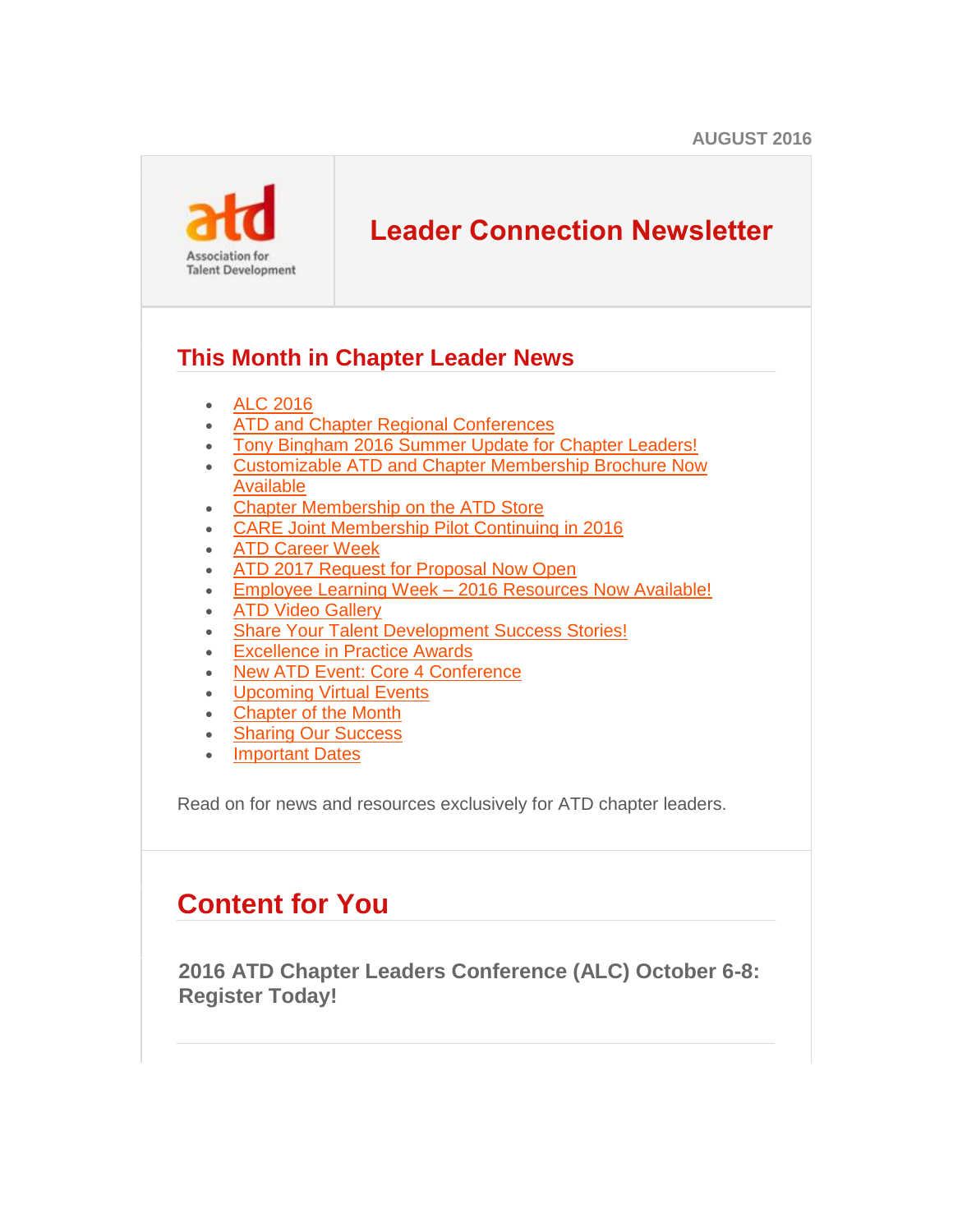

ALC brings together ATD chapter leaders from across the country. Your chapter benefits from the knowledge you gain and the people you meet at this can't-miss chapter event. Current and incoming chapter board members are encouraged to attend the conference to network with fellow chapter leaders and share best practices for running an ATD chapter.

Individual registration is \$195. Chapters with five leaders attending the conference may [register](http://comm.td.org/t/l?ssid=21122&subscriber_id=bvnhonqparaxemcwpufzfshxtthwbel&delivery_id=apnppyppkkjdjpyonhpjxtfsxyjhbig&td=q_xO5uiZloTbIT6T1dOrvQcPq224LfEhL41ZF2nqU-6panwYPvxAKi-3pCeWz69pkYyM0vnsh9VzHM10MmlGnW8oCZZlrBA0j0y7mHpCdn7RChA1uaBgJsIZd3e7S6-djMVyrT9YsyObar2llPNco_V_ZczGJcP2zi3HmXad-uIPMrlNoHLGl9d6SM4qT4hPbmkF-FyVflCeitDdW6BxJaTvjI9Eu814VlZdX4tDYMQ2iFFZB9uzs8VQ) as a chapter team for \$780 with [Natasha Porter.](mailto:nporter@td.org) [Book your room at the Renaissance Arlington Capital View Hotel](http://comm.td.org/t/l?ssid=21122&subscriber_id=bvnhonqparaxemcwpufzfshxtthwbel&delivery_id=apnppyppkkjdjpyonhpjxtfsxyjhbig&td=3TtvVeNJiWh5TCbZYsBqygSeU_Z2IWMEJYVnNPGuT2GbnoVt2jzcb67gh033ejMudbiCZHxzRqHht4D1GV8K9CwCEF1hcTXaVCnlBt-wYZqzqnsVDsbf0gNGI-l1NKUT_Sbw0hAtjn0kUo7ixKDVzKccG4z7pZJhuegc7hfv8g_8vBfcC9LIR26XDTDZq_3fGpUwBV7tgW0ONWuhXq6YId89aFAQfUc2_b5rSjshEhMT2iTyKwSH33KQ9S0I8IRXHif9dQh_cHhzxJEYUoyk3Dm8zJpzZqYpromoL6cN2RjTzrNa2EFLNfUw) by September 14, 2016, at 6 p.m. ET for the discounted rate of \$179 a night for single or double occupancy. Be sure to mention the ATD Chapter Leaders Conference.

Don't miss out on the preconference workshop, [Maximize Your Chapter's](http://comm.td.org/t/l?ssid=21122&subscriber_id=bvnhonqparaxemcwpufzfshxtthwbel&delivery_id=apnppyppkkjdjpyonhpjxtfsxyjhbig&td=LTT521fVh1gUylBjt__G3ApWlh0pKpFqbluHzLkNf91T_7I3-2knk4xmYPtuO-JFv0ZO0Rk_pvMhlhZ4iwfmBIOUfEJsjZGD-lPlSnwDcbATxNSdWHdRz1q7MBy3y3kZBDQOxELlU0VMI2-Y2W6kIpzJHQVH-rTW3ftEQvyZ072LJqMh-npCk76SW1a4oZ-m_LP4HvS-6XL9L49KuzYPKn2DQMMrvwa6acwdA7Wqn7GmTOussDlwGS9m4AwKNBwG6N1meG5PH29mdsrmxHJW3sLXm4X5Xzbk3sRXaveqYHJQ1uvBmZ1jsZhA)  [Marketing and Communication Strategy](http://comm.td.org/t/l?ssid=21122&subscriber_id=bvnhonqparaxemcwpufzfshxtthwbel&delivery_id=apnppyppkkjdjpyonhpjxtfsxyjhbig&td=LTT521fVh1gUylBjt__G3ApWlh0pKpFqbluHzLkNf91T_7I3-2knk4xmYPtuO-JFv0ZO0Rk_pvMhlhZ4iwfmBIOUfEJsjZGD-lPlSnwDcbATxNSdWHdRz1q7MBy3y3kZBDQOxELlU0VMI2-Y2W6kIpzJHQVH-rTW3ftEQvyZ072LJqMh-npCk76SW1a4oZ-m_LP4HvS-6XL9L49KuzYPKn2DQMMrvwa6acwdA7Wqn7GmTOussDlwGS9m4AwKNBwG6N1meG5PH29mdsrmxHJW3sLXm4X5Xzbk3sRXaveqYHJQ1uvBmZ1jsZhA) on Thursday, October 6. You may register for the preconference workshop during the conference online registration checkout process. The preconference rate is \$75, and availability is limited.

Participants arriving early are invited to attend the Thursday evening networking reception to connect and network with fellow chapter leaders. This is also a great opportunity to pick up your badge and conference materials from the registration desk, get a sneak preview of the ATD Store, download the ALC mobile app, and meet your [chapter relations manager](http://comm.td.org/t/l?ssid=21122&subscriber_id=bvnhonqparaxemcwpufzfshxtthwbel&delivery_id=apnppyppkkjdjpyonhpjxtfsxyjhbig&td=jUN54lfPiGg9Nu4tGJhDxAvdaxJ9RYhzdp70ObDQiJjAZnalSq96TIdZJcNDDsHiJiO-gx8xQCITIV0QffWUMDD88poTHM6jlgiMFFFoaTZkLwGgHqMIHYkWXl8AqCfiYT0T52J6DVI0iI6fPnBy2TfsxXJUcg1MVJYm8xH3BGXZJ_l98hi589WNKhetBW_WlafHgfXbyI8JgTxVWOBEqHBlXBFprJKsnhDgRch-wczBjSw9u_gSaMK3TGZ1rglbxUhU81yqxBuJ0) (CRM) and [National Advisors for Chapters](http://comm.td.org/t/l?ssid=21122&subscriber_id=bvnhonqparaxemcwpufzfshxtthwbel&delivery_id=apnppyppkkjdjpyonhpjxtfsxyjhbig&td=mSVYvD0Ws1khXqrXKg4_DQJ_qDXGYarYX0gHwuKMvvdg4vih4OdljLttyKpORhc5skzYSWvfNSSb12Yx0uX3dwcruEnmbnwGrgpYmtECkpELRAyRif5vNvFO5lik7BBnyMo7ZeSQKmOTKR3tAr-0SmTxqLVu1oC4gJaVwh6gJ6AFJ2MZB2NNkvw1QE7KOUHwnp93AX9pBnXRdmKmBNrYAzzip1SiQ7uGwwCz1trM3srTtQRBH5xQX-vV-6ZP_vMqp0A6cSAbmCu_0) (NAC).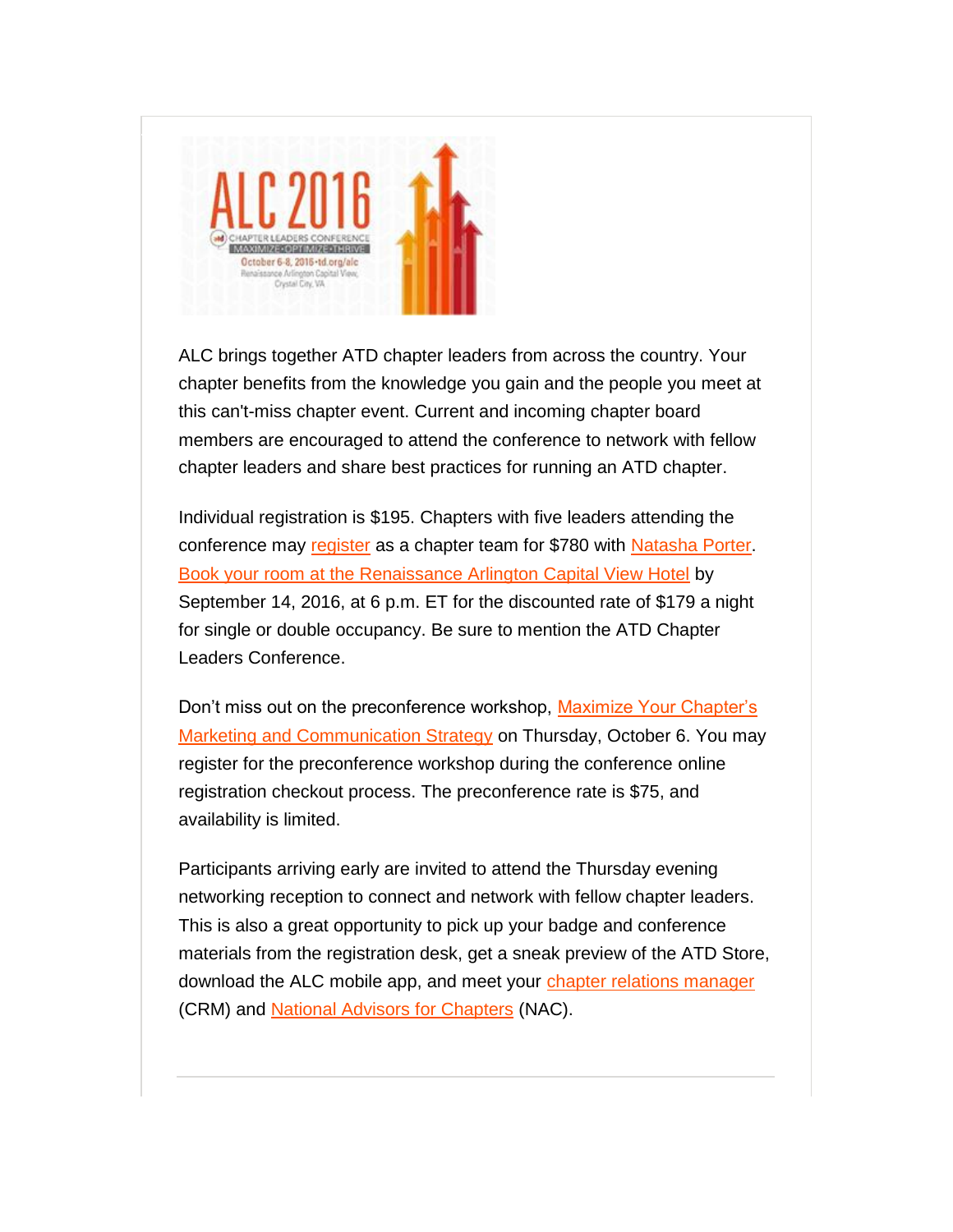### **[REGISTER TODAY](http://comm.td.org/t/l?ssid=21122&subscriber_id=bvnhonqparaxemcwpufzfshxtthwbel&delivery_id=apnppyppkkjdjpyonhpjxtfsxyjhbig&td=zLf7bVtNuGvwnvhxxAaGmAd_DGmjMlBOrj5cn8eEoSYx0SAHerdEkud7S45HEbRaIbChPV0OCHx5rM4Q23LnrskOSUxnh-ZZswohbdCTe8XrPFLI5y5tj96Rfyr-jyHIflxovwTDHOU_t3xWtfXoSw165yZwC_IZZXpb05LdY24cYabtLt5_q0MUwpDVzJ01N91-r63o9vmyzQxIr2jjDnjFAUNw0yrkq0rcHFywipaiscgyI94enb9w)**

### <span id="page-2-0"></span>**ATD and Chapter Regional Conferences: Fall 2016**



### **Registration Open!**

ATD, along with the Midwest and Southeast chapters, are collaborating to hold two regional conferences this fall as part of a pilot. Chapter leaders and chapter members are invited to join us for a one-day learning and networking event with a reception the evening before.

You will have a unique opportunity to hear from industry experts and thought leaders, participate in education sessions to learn about emerging trends and best practices in the field, and meet and network with approximately 200 talent development professionals from across the region. [Watch the video](http://comm.td.org/t/l?ssid=21122&subscriber_id=bvnhonqparaxemcwpufzfshxtthwbel&delivery_id=apnppyppkkjdjpyonhpjxtfsxyjhbig&td=IXwLesBDsVaeR3arXIaNgg9elt8m7uAQ9QfT3rxOy0ZukVcuxSQVH_xhu0o8gFv1-BXG4Ky8dQOpkwRt0Oo-xzQ5OnYnT99lcAo4UznFFP3yDWrszbwP-ahSyQZFZSxzolgfqwe9Q-YbbLQ6ZRkbk5K8IP6ba-BU3ul3ZiqsdmU2Kim5zI2xJgWbqSOCZXTiK4Fnmka4PVvnGjsCTYqRP4J-zQjb88-T8uz7wDfex7OBPr5ua81zhXHg) from NAC Chair and ATD Board Member Rick Kerner to learn more about these exciting events!

Register today! Chapter members receive the member rate of \$249, a savings of \$50, using the code **ATDChapConf** at checkout.

**[ATD and Southeast Chapters Regional Conference, Charlotte, NC](http://comm.td.org/t/l?ssid=21122&subscriber_id=bvnhonqparaxemcwpufzfshxtthwbel&delivery_id=apnppyppkkjdjpyonhpjxtfsxyjhbig&td=xHMcB_bx4bIPCFHXXV9TqA0UkTyPH9hFnRNOv-oGvMO8Xzqsko0w41X2FNzH8LaP6Kz8fTlCJeU41USrLBbEzOffDQpN4lxcw6OfP5g1mqx-PusUK5QsdfmKZMXtKcjlGnlh5045_wjHObNs1xqRnb1cx8G7iNuXfv4YcTDXsAZPAkkb6jdwAt3s5LYFJp9o6_8ttfSxR64shsW_0nb97Xeeb31qcntvROfN_JCwy27NM5Ejt1NHqzi-NC_eKzdx0sG37p37voK9_egfX-BteHVLSxaYeqkRDjc0GClpYlUEJk9dB0H8VRMQ)** October 23: Welcome Networking Reception, 5-7 p.m. October 24: Full-day conference, 8 a.m.–5 p.m.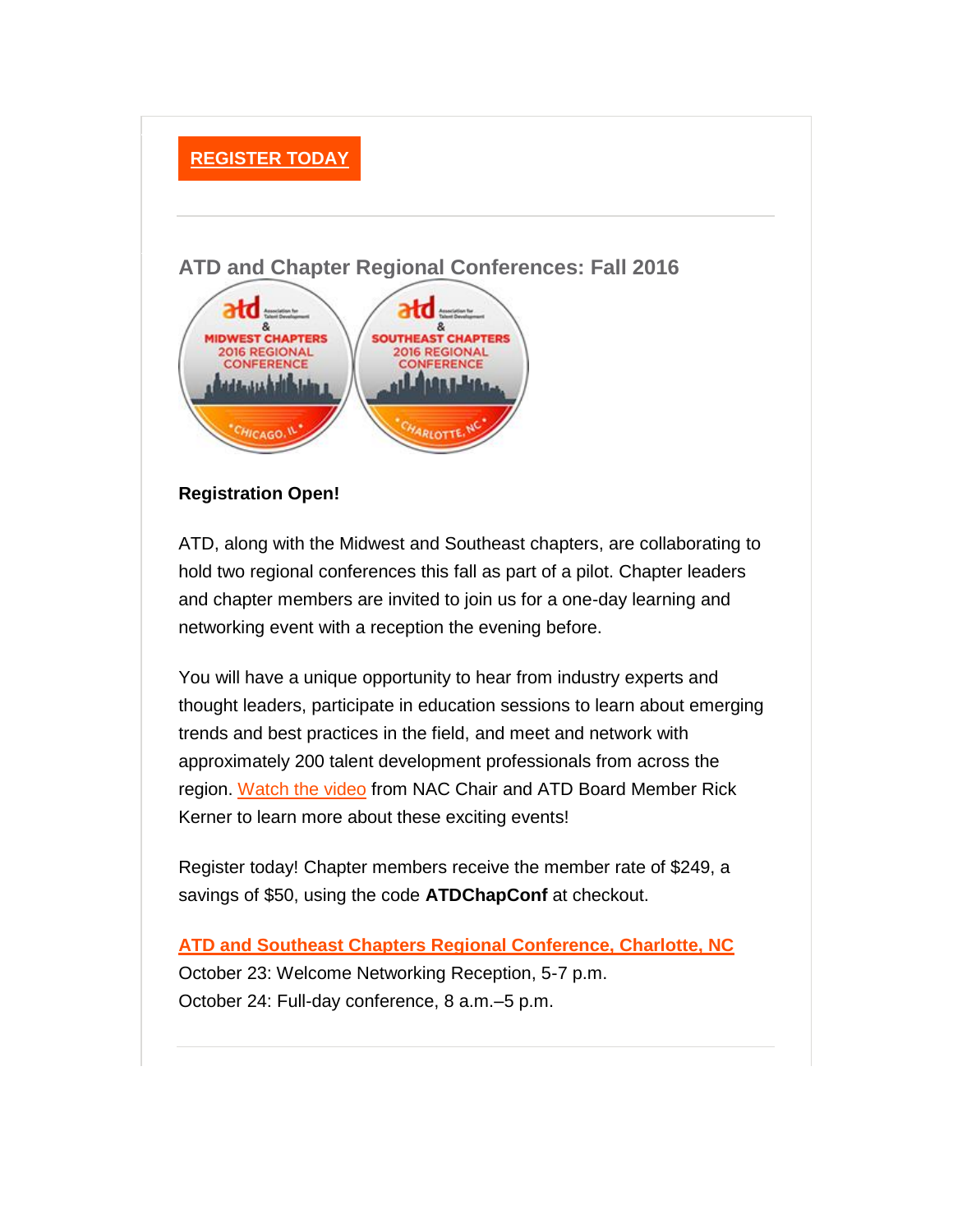Keynotes: Chris Yates, CLO of Caterpillar, and Britt Andreatta, CEO of Andreatta Consulting

**[ATD and Midwest Chapters Regional Conference, Chicago, IL](http://comm.td.org/t/l?ssid=21122&subscriber_id=bvnhonqparaxemcwpufzfshxtthwbel&delivery_id=apnppyppkkjdjpyonhpjxtfsxyjhbig&td=xw0i7vAaZEt74LwklM0dAQQKy6Jc9CGprYM2gmA3rRaXIhvZqgKjGooanidFSYHe-NZuQ6gdo8F3l54hxlw1gvTnAf6tHXE7BwEYObHHzpekyR7viTCj8H6PI6YaxnXYFMoBTnG4s7qNkdaIEYdTIRTdPGxC_PFTpTEkNlLCs9ZzgGHjT1WilesYLQ5dKo2eYr-9kZRgJJTITZjFeDpmIMImawEJS_M7RxZCvpuCQkfTX98TanGnPIHrf8eyi6ywaL8Vs1LZB-SN7L01rqqIsv3GmN6vbfpZHSWWo6zNI7unJVQTbwzHOqNA)**

November 13: Welcome Networking Reception, 5-7 p.m. November 14: Full-day conference, 8 a.m.–5 p.m. Keynotes: Rob Lauber, CLO of McDonald's Corporation, and Chris Yates, CLO of Caterpillar

*A special thanks to our sponsors:*



<span id="page-3-0"></span>**Tony Bingham 2016 Summer Update for Chapter Leaders!**

ATD president and CEO Tony Bingham shares his summer update with chapter leaders, recaps Chapter Leader Day and the International Conference & Exposition, and provides an overview of upcoming events including ATD and Chapter Regional Conferences and ALC. View the [video](http://comm.td.org/t/l?ssid=21122&subscriber_id=bvnhonqparaxemcwpufzfshxtthwbel&delivery_id=apnppyppkkjdjpyonhpjxtfsxyjhbig&td=WZetmERVvR67QsLMMPonzAj5vk8euhTpVSCGeDNor6x61rGBCrujrWMXs8MYaMmGodaUTb8pAOIi7dymkMB534VLWct9uo2CCXvojdouDoc3y5iW8xFC-T1AP6kkZlwNVp_oCdX8YEJwudsCfMXj-9772JOzQ6OlrYhjET2bKHS93DioVFgeR76fHMwAjC2PBaYnWkG9_7yBD69BW9CCK9CmOkKNHm72C5) update now.

<span id="page-3-1"></span>**Customizable ATD and Chapter Membership Brochure Now Available**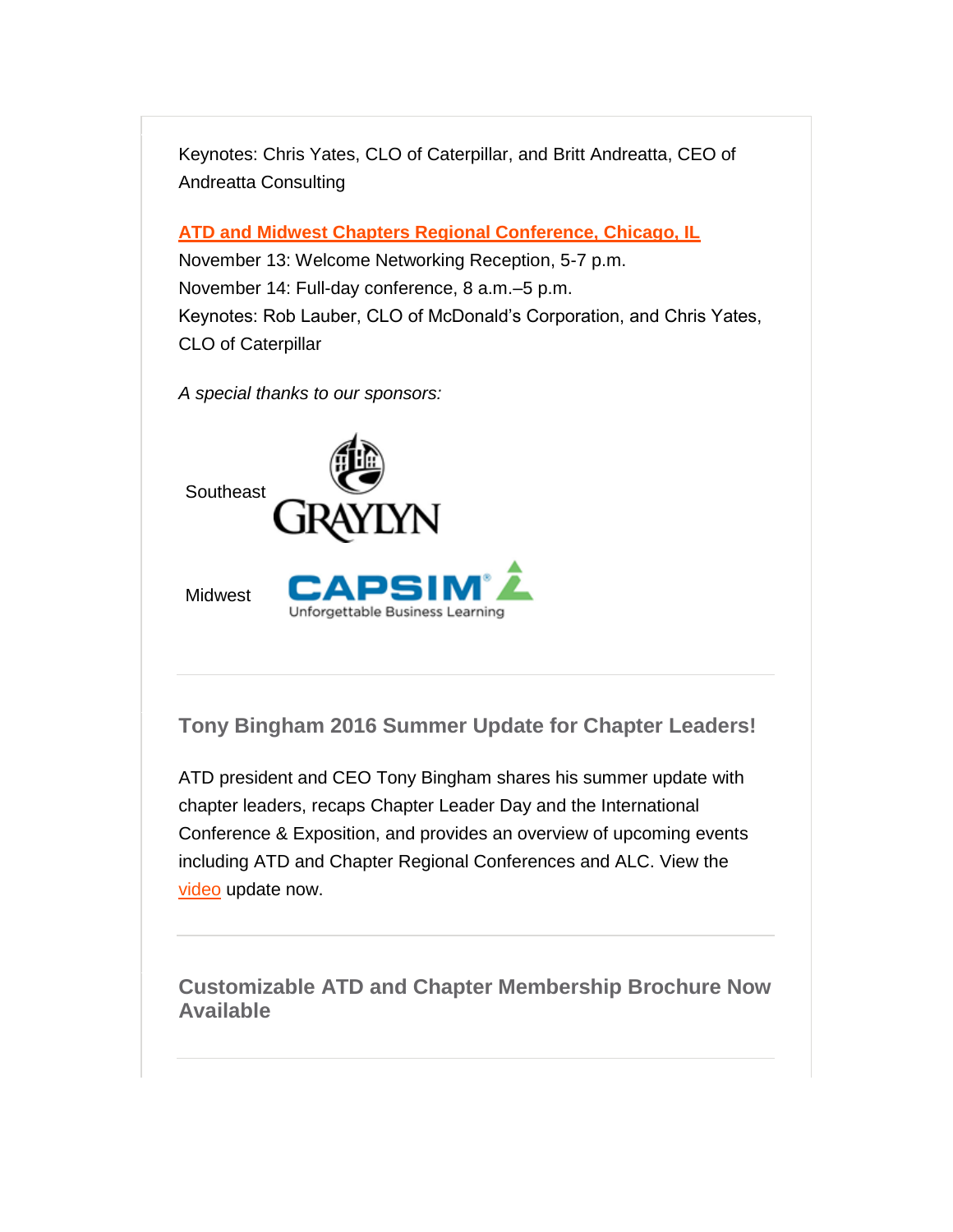New joint membership activity resource now available! [Use the new,](http://comm.td.org/t/l?ssid=21122&subscriber_id=bvnhonqparaxemcwpufzfshxtthwbel&delivery_id=apnppyppkkjdjpyonhpjxtfsxyjhbig&td=Sldg7-x6pvvzlE1-mLprYwqlp1oKUNr_qNGWGMeRoaO6kHgN07opXlhVTqpqrtoH1kIoJhFmxrOmzjmArodGQzXhFNA_ncfxO9nmqqL-eJ3l9q_0FyUc9umWPpKV5GswSIYigtLAEjXqfeHlztYqLHTjzplEOD_vXAirqIMDuzcUhJ6kEMqMbYgQWbhRTAsQrJVUytiaZW_2dgpyx1IHPhlMFTElTz4WtBbiPem49wpKzbQPPlZVm--PklzY_atIrNcXkC7RcCL_qfpRLvQGDbmNeM4QPFzW7t)  [customizable Power Membership brochure](http://comm.td.org/t/l?ssid=21122&subscriber_id=bvnhonqparaxemcwpufzfshxtthwbel&delivery_id=apnppyppkkjdjpyonhpjxtfsxyjhbig&td=Sldg7-x6pvvzlE1-mLprYwqlp1oKUNr_qNGWGMeRoaO6kHgN07opXlhVTqpqrtoH1kIoJhFmxrOmzjmArodGQzXhFNA_ncfxO9nmqqL-eJ3l9q_0FyUc9umWPpKV5GswSIYigtLAEjXqfeHlztYqLHTjzplEOD_vXAirqIMDuzcUhJ6kEMqMbYgQWbhRTAsQrJVUytiaZW_2dgpyx1IHPhlMFTElTz4WtBbiPem49wpKzbQPPlZVm--PklzY_atIrNcXkC7RcCL_qfpRLvQGDbmNeM4QPFzW7t) to promote your chapter and ATD! Tailor the brochure to add information relevant to your chapter, including upcoming event information and membership details. Include your chapter logo where indicated, add your chapter's contact information, and include photos of your chapter members!

### <span id="page-4-0"></span>**Add Your Chapter's Membership to the ATD Store**

Is your chapter interested in participating in the chapter membership on [the ATD Store program?](http://comm.td.org/t/l?ssid=21122&subscriber_id=bvnhonqparaxemcwpufzfshxtthwbel&delivery_id=apnppyppkkjdjpyonhpjxtfsxyjhbig&td=1hMBcyAoM-afE1CwdwESng0ErT2k4gur2ACeQj1fBR7Skuwlht6Gcf1WENUFA6ew1SWZXGaXgaX6GlKwV-hYGfxJpya0uD82BAXdpXw_BQn7X9BFrWfv5uwNRCxT5sorrOTiaVBqDgeA_PBwcyuvESHj4vxXJb2N5HHgJ0ag2K6lA_S1ITMK0g0yXTmL9LusIzeC4-K0s7IF2528UEnMwklH8lej13PGbDhOD9hs5jFEF--oRdJqFMYaGlwt-Y29EhAVFS49tfYaakvULqxZZXY2lX1scGKBln) Review the benefits of participation and determine if your chapter is eligible by reviewing the requirements [document.](http://comm.td.org/t/l?ssid=21122&subscriber_id=bvnhonqparaxemcwpufzfshxtthwbel&delivery_id=apnppyppkkjdjpyonhpjxtfsxyjhbig&td=ErLR1MfxXQF4e6o6BkOFuwv3bUKuQjx8_HSuNqYqsOULUfbYy6AnIC7xdO7YacOYCqQg8EI9cOJwGeGIki5lque533Bmc5ZTQrr-8SMt1mIEsxHNKNg0FcNj5zAGbMa5lfs02-rTvFpZG5wlcu_e8YMqB_LbG-F-eJ0AP4TYjcIXsMjoShGLAUyc2pUub2PCl-4Kbw1I84CDKN3RIvVsYB2MJRiB0qIG8dRBFOH-0JvWLw20Ww2Eb4Tg) Questions? Contact [Erin Murphy.](mailto:emurphy@td.org)

### <span id="page-4-1"></span>**CARE Joint Membership Pilot Continuing in 2016: Best Practices Wanted**

As part of the Chapter Affiliation Requirements (CARE) 2015-2016 pilot program, chapters must complete three foundational joint membership activities and 10 additional activities, even if the chapter has already met the 35 percent individual joint membership goal. If your chapter has a best practice to share regarding the completion or customization of these activities, submit a [Sharing Our Success](http://comm.td.org/t/l?ssid=21122&subscriber_id=bvnhonqparaxemcwpufzfshxtthwbel&delivery_id=apnppyppkkjdjpyonhpjxtfsxyjhbig&td=v1noIx6HCAeQFvYA-egP5QbfHOb8K65Y9u_oL2rDl1xyjgLVAQSXGgZXG84wiqRGFZILe67aOA1cXHiuex7aPeVEMNhND5rQ9VfkdRagK6WQk3qXTnwFr-7zRCTd4vbsoR4J-cRpx3kFy845csPYZwGKHQnzSENUtwTiRsqL8A81j5xNG6dkUsI72kodFSIBz5v7xU3cmMg9pE-G6QXd38TkFMPmMX08IvpFJ3BFc3tlsGG3gpcYFlvQ) (SOS) to be recognized for your chapter's effort, and to share these strategies with fellow chapters. The 2017 CARE Workbook is available at [www.td.org/care](http://comm.td.org/t/l?ssid=21122&subscriber_id=bvnhonqparaxemcwpufzfshxtthwbel&delivery_id=apnppyppkkjdjpyonhpjxtfsxyjhbig&td=GzMRWja-ELzPe2rQKjJifQur1YL02Do2sPKxMbV7Qnysne-WxsSdj5Id2-HT8vvNcUSpeZafHJgforNWMweLd5nvwqchhfbkuWj5k5Jcss1slhIwrBiYZ14vN6dgOD16_ztopmNe_bUeXyGqWdjue9hPSGVzYhZh9SmhGpxBRc-dhyK2BmYFjguc996XHo9W0Mf1QQQme2NQzhd0HQBj-MkNSBeO6R4yvElbKt17oQg5RfRacwS9ZoYg) to gather and document CARE-related information for your chapter. The 2015 CARE Summary is also available on the CARE webpage.

<span id="page-4-2"></span>**ATD Career Week: September 19-23**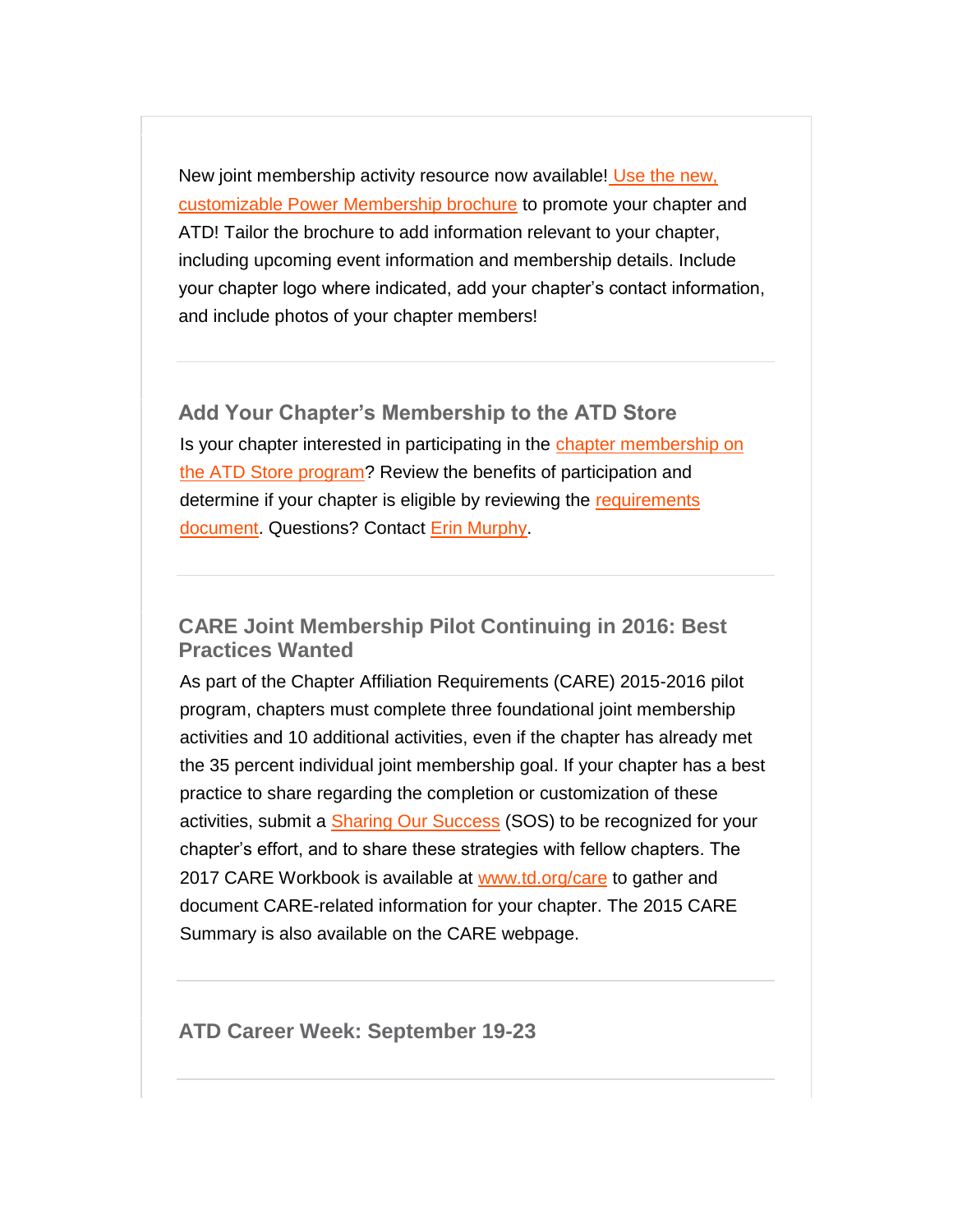During this weeklong online event, you'll have access to today's leading career experts. Through a variety of mixed media, the [Career](http://comm.td.org/t/l?ssid=21122&subscriber_id=bvnhonqparaxemcwpufzfshxtthwbel&delivery_id=apnppyppkkjdjpyonhpjxtfsxyjhbig&td=OpckKYPo70C7MHH16AzArwaQ78efqFTRiJbJYah4bDrvE3S0JmzWxgJ_GQEM58MG_hMgw9ZJa1K_s1XNjQ02MWia_7e7JTRAELLoomPVs5dtcjF34NREyH8SDs36Wvl209HO8f-A_gOWM83Xt0bzE3Z6xvJuXt3auuyfuUPN-W8PaMS7EZ_CacCLdJjXyDaXkRz-9F7cNU0wl0xY1wsqb5zQCziwaQ1ZxdhNujmYoYfMFzj2XW9UJhDMnAdJeLckj0oCY7C4LshTz_awpJiEIJ03YM76p4Lu-1)  [Development Community of Practice](http://comm.td.org/t/l?ssid=21122&subscriber_id=bvnhonqparaxemcwpufzfshxtthwbel&delivery_id=apnppyppkkjdjpyonhpjxtfsxyjhbig&td=OpckKYPo70C7MHH16AzArwaQ78efqFTRiJbJYah4bDrvE3S0JmzWxgJ_GQEM58MG_hMgw9ZJa1K_s1XNjQ02MWia_7e7JTRAELLoomPVs5dtcjF34NREyH8SDs36Wvl209HO8f-A_gOWM83Xt0bzE3Z6xvJuXt3auuyfuUPN-W8PaMS7EZ_CacCLdJjXyDaXkRz-9F7cNU0wl0xY1wsqb5zQCziwaQ1ZxdhNujmYoYfMFzj2XW9UJhDMnAdJeLckj0oCY7C4LshTz_awpJiEIJ03YM76p4Lu-1) will be presenting valuable content for individuals at every career level. [Learn more.](http://comm.td.org/t/l?ssid=21122&subscriber_id=bvnhonqparaxemcwpufzfshxtthwbel&delivery_id=apnppyppkkjdjpyonhpjxtfsxyjhbig&td=hgkwwuRsiYGofGxPBXBtxgAQ5uuAWTfzSeQMalDW3Oe_GmF4ApM5UzYQ-qaVXU4rvE0_imVJSjehfdh0ulyYGY-7gAtEef-d7TGhGC87lawrcvnHerpDmfsaRFl664L8ifqfODO5YVsm9HqNhe5JNPcXF8WRZ_kSO7ZezQxU_CeKEoCKbN3c5PzAVlPpNvPKwLOCVJNz90n4ujQzDr_y6eNJ-qMf2VOSy1Nk9iAxPmvaXIH0YhKDU0Aw)

### <span id="page-5-0"></span>**ATD 2017 Request for Proposals Now Open**

The request for proposals for the ATD 2017 International Conference & Exposition is open through August 16. Information about submitting a proposal is available on [www.atdconference.org.](http://comm.td.org/t/l?ssid=21122&subscriber_id=bvnhonqparaxemcwpufzfshxtthwbel&delivery_id=apnppyppkkjdjpyonhpjxtfsxyjhbig&td=n40SY1xke1F1svya2YEf5gORaMTycPISyTsvgamSc7dBUs_UZSopstEzraKxhvdC5kSAjDkEKpz57IP-i3w2SzuNxcitOoSmcdnYkFZq0zCuHC_UCA5MaxbamdVZZlUwyLVyGNvDnlR0YZYBvtZEZwoWOldRpmQnDwcABw8iYMiEJOoRmPZxNGkKNeWw3C1luHVp1yco2mCZUsMFgPTbZpAkoLITtufz_O04PJ1HB7VdRxReUpOebYcg) **[ATD 2017](http://comm.td.org/t/l?ssid=21122&subscriber_id=bvnhonqparaxemcwpufzfshxtthwbel&delivery_id=apnppyppkkjdjpyonhpjxtfsxyjhbig&td=7lw2TJMfzJwMngKnc3y1sQ3B6Pl6I7BxlzCmKdkncMBAqBl09N12XVqGOeqz3HXwpHbytfN3YVxpKkDSpdQlBRYkhBJVri-vUCzvI7jbTSNRNBpycfIPkDspH5Wes0Xrq_F6odOhB_7CP9nWMOQgMsNv1t4ESVCXZSzgB3ji8VUT6zAbggLuJj5JFVcUG_6ra53UpeZ_bKgvcp6p9Q1xeJeiDpF2yYd9izj5w1L5PQzmpJ5GJzd4pslg)** will be held May 21-24, 2017, in Atlanta. Chapter Leader Day is an opportunity for chapter leaders from around the country to network, share ideas, and learn about ATD resources. [Chapter Leader Day](http://comm.td.org/t/l?ssid=21122&subscriber_id=bvnhonqparaxemcwpufzfshxtthwbel&delivery_id=apnppyppkkjdjpyonhpjxtfsxyjhbig&td=6YdbbehTaXz35DWPk5c2VAypnpZeXXIHJNcUzsWdtDNzH0-Grvbg7IEVV-HVSuxMszs_NEEs6y9PoWEHYhgiupr7lUUeGPLPWdOkO9QdKFGGHDs7R5RXxhCt4loy9_TdgYe-rXlqFOWtEyK84D1LZiVO562Jvr6mN42uEZAB3jEViG3yJZmMi1ALg2d_4r_lMIcGYNVcQ39nk1tAgbDZndhbvdKmzMy8dX8Zgs6nKyESn9EUXwIddsGQ) will be Sunday, May 21, so plan to arrive by Saturday, May 20.

### <span id="page-5-1"></span>**Employee Learning Week**

Employee Learning Week (ELW), December 5-9, is an awareness campaign highlighting the important connection between learning and achieving organizational results. Visit [www.td.org/elw](http://comm.td.org/t/l?ssid=21122&subscriber_id=bvnhonqparaxemcwpufzfshxtthwbel&delivery_id=apnppyppkkjdjpyonhpjxtfsxyjhbig&td=mE5oRm44uJLJHZYa4ct13A2paYyhcKl8s1kGWevUNS-O1PP3X5TtuNGGKJ3hkQF8-f3wnRWHahETdmiKB27im-jqX5qQNx_-vfqKEo38Z80g_15mKeSr1g1dmxONNPwOAR_mM2yAYi0Ofoe6fpU-XF8quwHe1tz-fySnU2sF-BWGcxfcvRP9gltJ2o43CuSF77wFEnIt_sbUpNUr3bWsnTSC4lSjlT6b7GjBMFblrHiJhV6hmzhLxlzw) for more information, marketing materials, and resources to support your promotion of ELW locally.

### <span id="page-5-2"></span>**New ATD Video Gallery**

Check out [ATD Video,](http://comm.td.org/t/l?ssid=21122&subscriber_id=bvnhonqparaxemcwpufzfshxtthwbel&delivery_id=apnppyppkkjdjpyonhpjxtfsxyjhbig&td=vpGeSEMLtYE-RliWuQDRbgPvKGt_fdBcgRhEO8koPvXJC3ZcfMgG9IxxAI4AzsJOxwSB41hKFmTWxfBC88IpPy_dOKZsE2xGrKB2db8Wdy_QZBXzgeKYmKoRYqGpS9zchmFZaY-U2NBhpk4jknAVs0ZX8SOY7Pnlbpqq-08Syj6qax1CskQRasuI4Z1MgpP4aIInJjo7HF3x7ajZ5Kc6XVH70HgQIZ5AImQYf68TeQTUUSoIocesyaMA) a newly launched video gallery. The site contains videos for both members and nonmembers. View exclusive content for members, and [access videos specifically for chapter leaders!](http://comm.td.org/t/l?ssid=21122&subscriber_id=bvnhonqparaxemcwpufzfshxtthwbel&delivery_id=apnppyppkkjdjpyonhpjxtfsxyjhbig&td=V-R3DYIITl7u9MSk4C58gAIoEw91stJrkh9FqVGsDcxI6XPDSGdUVcbShK8a1LsxnUCcC4swQdxdnnUrv7sNzJSWDVu3MrUucLataR1EY66Lc7xz5L2iQfyTwLOV_g5hxOJFpkvX8UbwduYQ8ydHlidb80Urj2v6ewhJcgcbGlF9d83l8kNkpO79fGM2hN28CIHWMJetjxklhPbKBGl7DcQoSZy8WTLQjAT8lfCSqMG9wgi8r1cnfhePYki-wA2KCfrMdJZgwP7WVhkJ0sm_5WzNv1p0MN-g_i) To access member-only content, log in to the gallery with your TD.org credentials.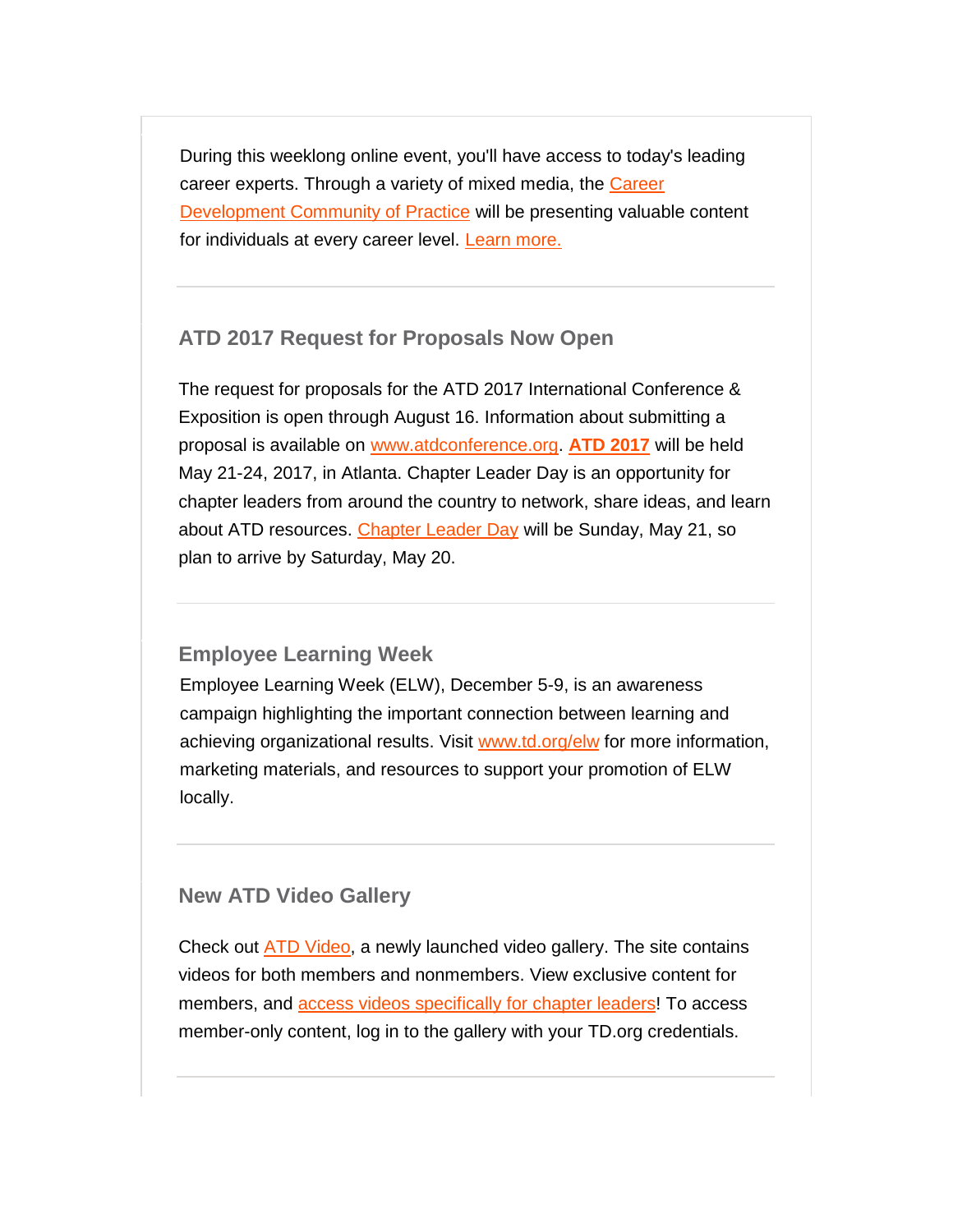### <span id="page-6-0"></span>**Share Your Talent Development Success Stories!**

As chapter leaders, you're aware of the innovative and exciting talent development stories happening in your backyard. Chapter leaders and members are always welcome to suggest ideas for ATD's publications, research, and videos. Have a *TD* [magazine](http://comm.td.org/t/l?ssid=21122&subscriber_id=bvnhonqparaxemcwpufzfshxtthwbel&delivery_id=apnppyppkkjdjpyonhpjxtfsxyjhbig&td=bLHga5eajmfR6MoPmVfD0gbN0UQAMGGjzU5I6vx6T3sb4YunbArJUeG6MLmjVl17NHjj_2uqQawPZ3hxbNuHZwip-ftUu8YJmHM4boHWy0yvq12LyXhg42UbluNC93lVHzxQwxAGUXv2zWkJI30iQiCv0boVPJ0uvrmDZI34V-M6uzu0acrbHZf312JbYli2rFAHAkhDTHjjY9GaJ1l1i_ExJfDNXZxhQlnUuJgwosGCdz59mi_XiLLg) or video story idea to share with ATD? Contact [Erin Murphy.](mailto:emurphy@td.org)

ATD is fortunate to hear from members frequently about how much they enjoy the work they do because it has a significant impact on the success of employees and organizations. How about you—what excites you about developing others? How does your work positively affect your peers, colleagues, and organization? What is the most engaging part of your work? Share your story [here.](http://comm.td.org/t/l?ssid=21122&subscriber_id=bvnhonqparaxemcwpufzfshxtthwbel&delivery_id=apnppyppkkjdjpyonhpjxtfsxyjhbig&td=4CEBRlHoSptBNY58ryeeUA1deEIwi9pGexzRd16RbixFFvmcuCtJ67MZ9C1SmqpNhDE9o_ujIUCz1lfYqJU4h0QUbqV6gYz71YgoYU0fIntYchNFXdouHzBbaPwIZmwln_Jxhm9_lHCiX1SEzXoL-YWt_NO0kTTg9vEUFCxV5FYpcZkHw0xPsHAXvEKhPetSZNvKw-DAp5fTZwY7Do7WO26hOeyP-V19ZJ)

### <span id="page-6-1"></span>**ATD Excellence in Practice Awards**

The ATD [Excellence in Practice Awards](http://comm.td.org/t/l?ssid=21122&subscriber_id=bvnhonqparaxemcwpufzfshxtthwbel&delivery_id=apnppyppkkjdjpyonhpjxtfsxyjhbig&td=7O9AVejxmqdKDMIYun9UoAu03VPesrkMkUFvyALxtiUBRExweocBNQrqxVuoepTLJjmXKmutdCRP_6bxWfOzUq8S_cRVoKMpNvCEDJ-yokTQ75v3O4to-1K14kXZA2Y1f_0tNpDzJjp8S1CfCHTAAXuRDcy1RYiLhkuoDe0m-IPfNvDqHwXwfBxyo-P-1g9RIfRQpA63qJso220Y03wtwnyOyf2FjN-qZ1TAkyG2RzQT8gYYn7T54ByvHRmbvOClCiSe3g5GgiQ4o) application is available now through September 23. The Excellence in Practice Awards program recognizes results achieved through the use of practices and solutions from the entire scope of talent development. Organizations that submit their practice or program for this category of awards will be notified if they won by January 31, 2017. Winners will be recognized at the Awards Ceremony at [ATD 2017](http://comm.td.org/t/l?ssid=21122&subscriber_id=bvnhonqparaxemcwpufzfshxtthwbel&delivery_id=apnppyppkkjdjpyonhpjxtfsxyjhbig&td=_yga0PP30TANTqnaurADBgpkiKGcBltCC43ctJxSs2qjATxocfw519S8sZuNpH6AfzFajQsLQmSv01ZCneskfi1buUJTAEKt8SSzBIYrDG7vnZRd7GyAJLEGTPwVE8xzLO3nnWCJvoch2kzhuVQUxEMIytfwp90fD_CZmVkBZWr3ypTmL2njWvep9_0hn_YtgV34RoNwM1zzu_thAFQop86isv9EzLByK_myPuTqqO70uDfS3V6g5ERw) next May.

<span id="page-6-2"></span>**New ATD Event: Core 4 Conference**

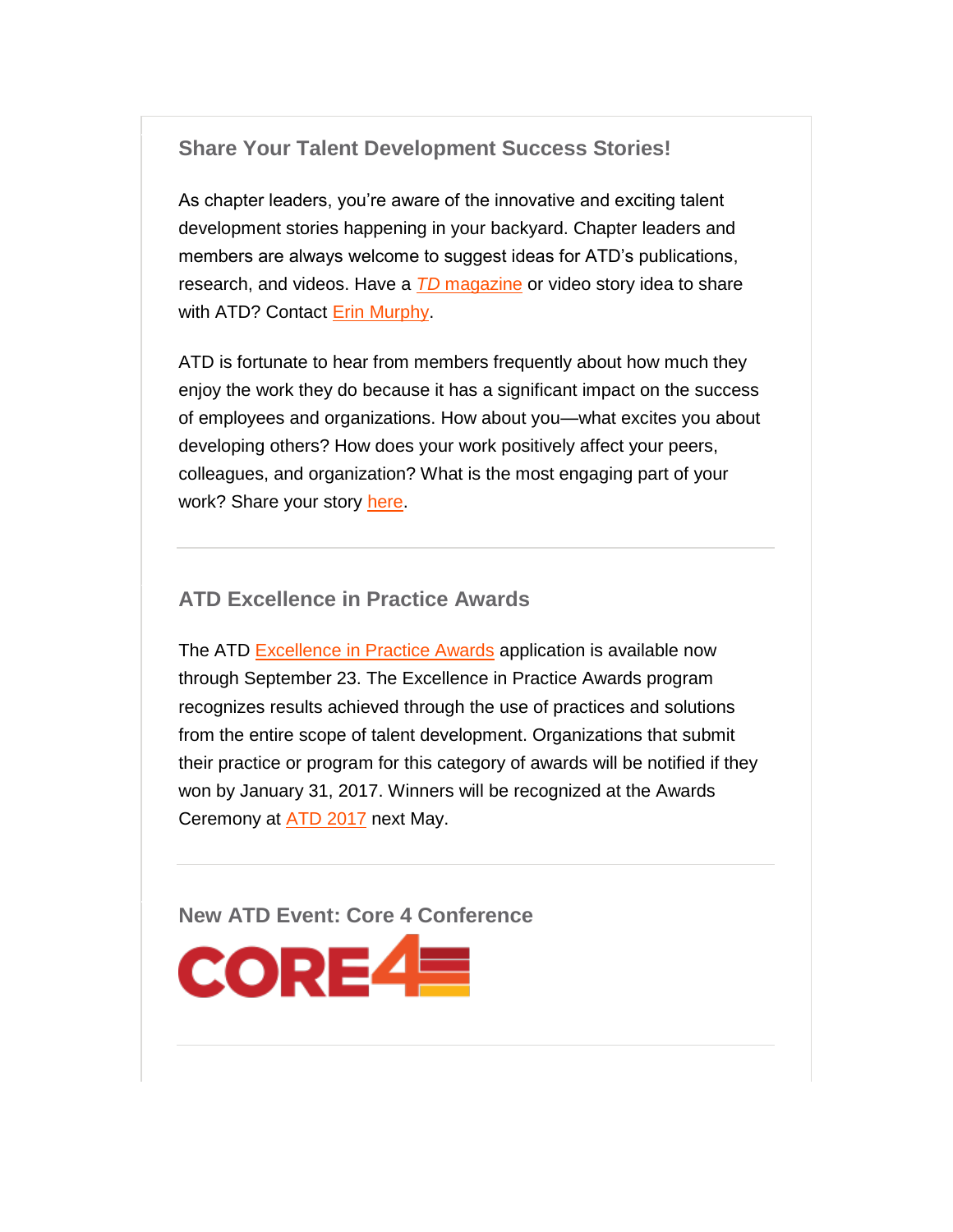ATD's [Core 4](http://comm.td.org/t/l?ssid=21122&subscriber_id=bvnhonqparaxemcwpufzfshxtthwbel&delivery_id=apnppyppkkjdjpyonhpjxtfsxyjhbig&td=eKL5lKUJ0w_JoKNQqSB-KAC_hHH9qgzu4n_2XftfKIYQKV4M66deScv77z10KZ3uoRB1II9_rLD5zXNu7NqZWNiAiTTjWV0gu1C4pXHju1sE7pyzsH0AZbyTm9U-3LuSxoXMbv4K3_WyG37Zuakm8ipFToXqU5MyiTb1uIByiBmeZ7Cn4FCcwXYZZWZUmgWQlU4fpAhn5ngSxEL2r7MlZG_CCYvbLi4Hdeza_zCNq8RapHQv3YDa9rIw) is a new two-day event that will focus on the foundational elements that every learning and talent development professional should know. These four key topics include instructional design, training delivery, measurement and evaluation, and learning technologies. The event will be September 29-30 at the InterContinental Hotel in New Orleans. Learn more at [core4.td.org.](http://comm.td.org/t/l?ssid=21122&subscriber_id=bvnhonqparaxemcwpufzfshxtthwbel&delivery_id=apnppyppkkjdjpyonhpjxtfsxyjhbig&td=Fi4tNI4lpHyGjXxAVnza_Q71aJ9KkHeegxVJbBRBuku3juS0KWhR39dSHEujIvL-tXbkUcnXdQQTzMFJ493OCYJSCAEEVrQnzIcTQkQ-lfaW1ikeNyUW6OQEH0NZJIjkYD3tTrCykfmaDwnN3bRrF05EKFNKat89FNNFgaRFtEfldxFAfrk-Fn_ynRjGLmL9oKOTnudtw0HOlbiFaJVCo22T3cAqubmsUXMHSIM_AkJujXmGb7pwRLEA)

## <span id="page-7-0"></span>**Upcoming Virtual Events**

### **[Memorable Meetings: Planning for Successful Encounters](http://comm.td.org/t/l?ssid=21122&subscriber_id=bvnhonqparaxemcwpufzfshxtthwbel&delivery_id=apnppyppkkjdjpyonhpjxtfsxyjhbig&td=HEBHTzq52qnrG1n3_UJRSA8oRs9jBpzpV_gj9Z7U5r-RItPM-Z-cGKWhMKcJOHs43KALCJXx3u8tS8H1ibWdLNYF9TdI9lXLoypEKPmyhR3F7UG1IisnV55p-jNzQfmMBOTEcAOnTDF4q3CBTEmP-4tykjInS425pojRAtS57y66Muh3Ho9jzWgiVCF2g31JSGjO8TQpJ6jB78A9eyu1okC5PcuYDtHOKwiwkmdaxiU_IRzvR1pjAhpmA_qSYi0yxKXUVB0Cy_o1cff0BzsCxgb_FAwB0KgZ-fQqoMW2E91PjzH_As37ZYJw)**

**Wednesday, August 24, 2 p.m. ET**

Meetings are at the heart of many of our most productive interactions. Few of us, however, fully consider and explore the planning, scripting, facilitation skills, and post-event evaluations essential to engaging, memorable meetings.

Join us for this one-hour, highly interactive webcast to pick up pointers on how to produce the most productive board and chapter-member meetings we can. After the session, you'll:

- Be able to describe the role well-crafted agendas play in scripting meetings that foster productive interactions and produce results.
- Gain at least three tips that can create a meeting environment that makes participants want to return for more.
- Have at least three techniques for overcoming obstacles and unexpected disasters that might otherwise derail a productive meeting.

**[REGISTER](http://comm.td.org/t/l?ssid=21122&subscriber_id=bvnhonqparaxemcwpufzfshxtthwbel&delivery_id=apnppyppkkjdjpyonhpjxtfsxyjhbig&td=lSbwgXhr9VzMrYDaLPCMnQmF6i4IdOOpcRoZ3PmXCWaRP0_Pq6LlzESoSVday-4ML3xY5WLbIFhWVZYgKDZcF17G6aljEGEC-fzP2tud3uCjPqdD0MKFXWTa6PP9SqK13-vknRni0bihHCzvvc_phc5Ka1CS6zn9nnkh3w73_qpyfgFvj7U5CUs_-Bn_OnV80JiyBF03yPstuNOH56RCa9US_NysdMu9Bc-L7vl4XJheShc3ilwQ4Xwg)**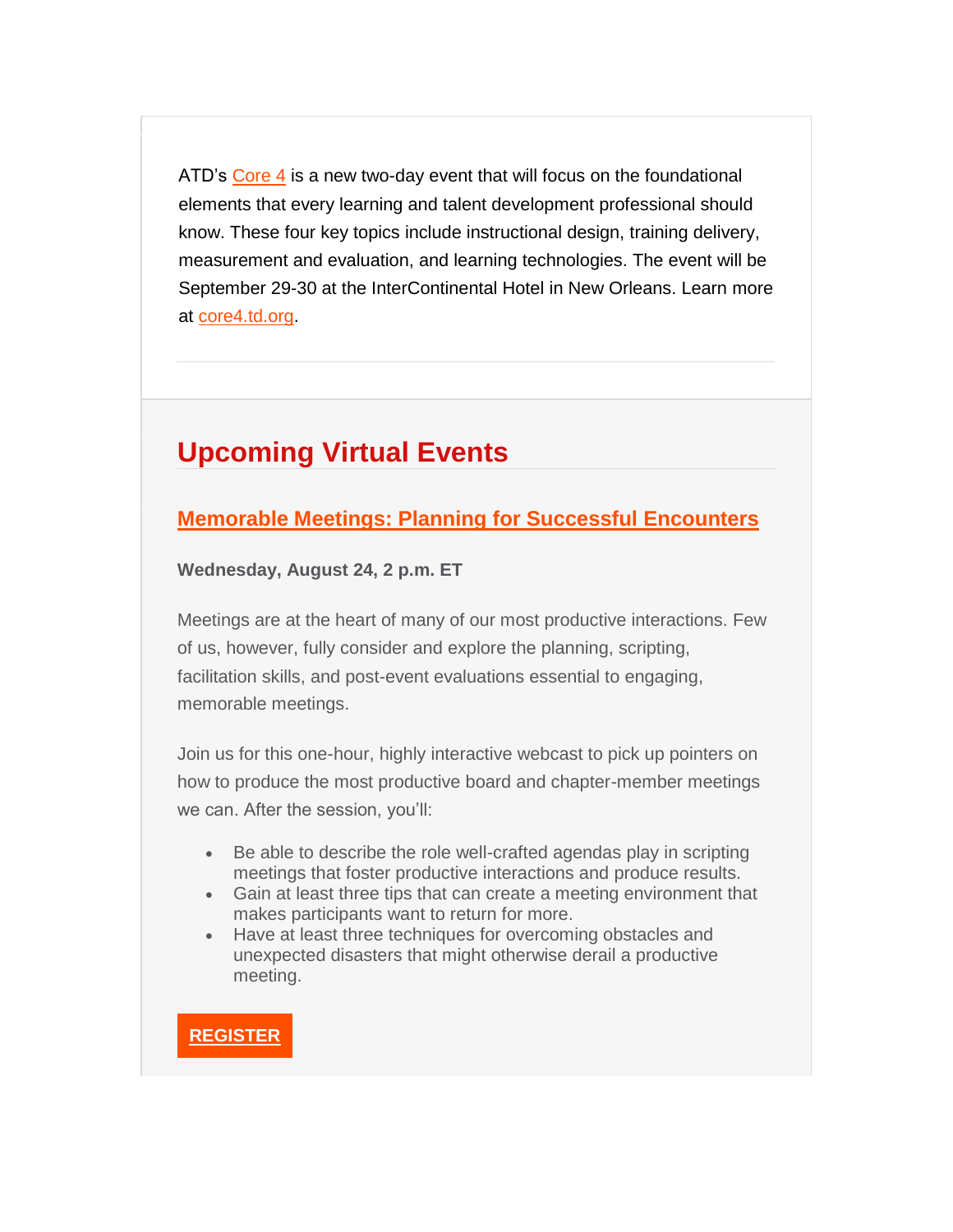### **[Chapter Leader Twitter Chat: Succession Planning](http://comm.td.org/t/l?ssid=21122&subscriber_id=bvnhonqparaxemcwpufzfshxtthwbel&delivery_id=apnppyppkkjdjpyonhpjxtfsxyjhbig&td=zAbFAjCZbROAFmIQRyc4AQ766kGSahyuBo0P33GRvEtQyDdG3Ki_S4s4WyXCUNlynWlqd51AyuJChw2LSHSMdEBcZYVxT-Qa5hpnmeaQRBap2uaSXqc-jeQ7q1q735pNLJSAROUqBqRBy3dZclV6Llbp5A0T1MK7hBhu3_aCuVpRJPE09XR_81I2Ypr0PXWW6izScyq3VI1RaUbLnYHqTtEnst68MyFxYsK1V9eTEZ9e9fZt4sJNflO03FP7bof9wy4sSKNLrW4t7GQb-pY_25erEY2G0VNYpj)**

### **Thursday, August 25, 1 p.m. ET**

Are you on Twitter? Want to participate in an engaging discussion about ATD chapters? Participate in the ATD Chapter Leader Twitter Chat on August 25 from 1 to 1:30 p.m. ET. The chat will be moderated by [@ATDChapters.](http://comm.td.org/t/l?ssid=21122&subscriber_id=bvnhonqparaxemcwpufzfshxtthwbel&delivery_id=apnppyppkkjdjpyonhpjxtfsxyjhbig&td=8BKu1m3nEIJLvPepAaVPqQObo0oFvicShPM25feI5cDd9MOy4gT7E7KOHPIikzoJGPQu8tRgEjqx0LdBwfNciHaEIEeDAELR-jJzyFcdYDask9IMIa0gnNktOR7bRqTO5fNZhGzXiNg5yHThPs9-T5RF_2xav8v4MGKDLOcHOl4M0ot_3caUF7AVMgYPc5RGUhHNM2aggiIl0vMSwSOoNd6rZ3yh8uoE3l6IUx4J91BSe9yIPZUqaNig)

Not sure what a Twitter chat is? A Twitter chat is a live Twitter event, usually moderated and focused around a general topic. The chat uses a hashtag (#) to filter all the chatter on Twitter into a single conversation. A set time is also established so that the moderator, guest, or host is available to engage in the conversation. To participate in the ATD Chapter Leader Twitter Chat, you'll need your own Twitter account. Pose all questions to [@ATDChapters](http://comm.td.org/t/l?ssid=21122&subscriber_id=bvnhonqparaxemcwpufzfshxtthwbel&delivery_id=apnppyppkkjdjpyonhpjxtfsxyjhbig&td=zy5YDJjZsMRLrzDnfbsgxwYawh2iN6uzbV7S_ePmg_9rZ4ce2H8cdgEGh77hsLyBWwfJvA6S7QZ1Vje4lU0zoPkac5A2mQx0KT65FWY4pFQkUuU2TxIKFhj7lk2Bgr1-hGv1dtd2ITXnPfh4NPU3PhElhG62AA29A-w6Rvt-J9q_C7AoaTcXvU2NnJ57dbSMm6JhTUr-S947dJ5pyz2wpDwIIL5wFrvZ-vmhcEZVMdB89JoZFMRdjb8g) and include #ATDChapters in your message. Visit [Twitter](http://comm.td.org/t/l?ssid=21122&subscriber_id=bvnhonqparaxemcwpufzfshxtthwbel&delivery_id=apnppyppkkjdjpyonhpjxtfsxyjhbig&td=VglQm47i_J_YlFoHUa69QAI8SgZbnpVpoRsdSnMS9ZqDqpjQ8K2zz3v2grHy1r1VGjYHct-f5EyhNHW3qMl8Oit46S8VwRj1SXAQECB68UhpttoPVAK7JmL6VIlLQ-AmVfq84hm3KGwWsCHNlroG0IT9aszPsBywu66M6qjx7juHUZIWt7ThW_pVqnI5C0zbzQ2NTjWFjHk1QRFBI8YYaXaWrT0bF1kxUPm8sEKv460K-gT5Pii50Hhw) to learn how to sign up.

Be sure to follow [@ATDChapters](http://comm.td.org/t/l?ssid=21122&subscriber_id=bvnhonqparaxemcwpufzfshxtthwbel&delivery_id=apnppyppkkjdjpyonhpjxtfsxyjhbig&td=4UaOReVhTQyMQ7B2mdmlUwO8MC2co30VppW0JfIkoaP01egF87hwvHru2x9uPgsm71iv4FeCfyRjSm4tUjL_Vi6TomcKeJxXPoGfrl5-8D7uRSIfW-ZnbXgDRekdXV-_nAWD_un3PA1SvHdMEX2VqZEFnjvx9RV6Fpigk7-xzcOC3z-zJBWNL-yoqbxQSUYHryoYBFDwtU0JMnvxigp_REpIG_7WAdHWsGy1pjztv51hix09dn0kfGuw) to get the latest news about the Chapter Leader Twitter Chat. Chats will be transcribed and available on the [Chapter](http://comm.td.org/t/l?ssid=21122&subscriber_id=bvnhonqparaxemcwpufzfshxtthwbel&delivery_id=apnppyppkkjdjpyonhpjxtfsxyjhbig&td=kKxibl0FkdlC3mKVZfIiGARv0_FYDK1pfEC8PG63cFB6M3LcG5vgBLZDGwi7kjxZVcUS5CtnqKyU-p8i8iUP0G8SxY2P3V597wGzQ-MGsrGMCwuuJ7UOGPKzlxIZ70dfnnZoUHSkgQ7KJfufBhJlC79qjkwc4xz7J87ovPBsqnHM_a0biU5dZ7Ky00vPwmXyvUhYicqPh-3aAQDyTAQA7AYNTWmJ3uR7cxxbl8BiOTlntR3qkHsJ-gjeo65zgDefzWE3dYxQcDkHE)  [Leader Community](http://comm.td.org/t/l?ssid=21122&subscriber_id=bvnhonqparaxemcwpufzfshxtthwbel&delivery_id=apnppyppkkjdjpyonhpjxtfsxyjhbig&td=kKxibl0FkdlC3mKVZfIiGARv0_FYDK1pfEC8PG63cFB6M3LcG5vgBLZDGwi7kjxZVcUS5CtnqKyU-p8i8iUP0G8SxY2P3V597wGzQ-MGsrGMCwuuJ7UOGPKzlxIZ70dfnnZoUHSkgQ7KJfufBhJlC79qjkwc4xz7J87ovPBsqnHM_a0biU5dZ7Ky00vPwmXyvUhYicqPh-3aAQDyTAQA7AYNTWmJ3uR7cxxbl8BiOTlntR3qkHsJ-gjeo65zgDefzWE3dYxQcDkHE) (CLC) shortly after the chat.

### **[REGISTER](http://comm.td.org/t/l?ssid=21122&subscriber_id=bvnhonqparaxemcwpufzfshxtthwbel&delivery_id=apnppyppkkjdjpyonhpjxtfsxyjhbig&td=llONAHyUHIYKOp3u1cptqQccYFpLBBHzCjJNwzeRxavOAfi_CivTH2RryI2aOP24Y7LZBiqRsXnWWZpHXd1dfRw0RWlWR8vGo_fnk2aERLYoafbdMxVk9EpsacvP8KAtYEh5RtI013YbM4flx1gI5_JrG5ifJD2GKjHHPL4uMt5FSnRwT7o2NLsC5FYw-COuRMkI1eHWDTnNZuv28IekzT2dcdLwMii9BwgnAVzTFoHSMvYAR0oRWZgA)**

## **Chapter Success**

<span id="page-8-0"></span>**Chapter of the Month**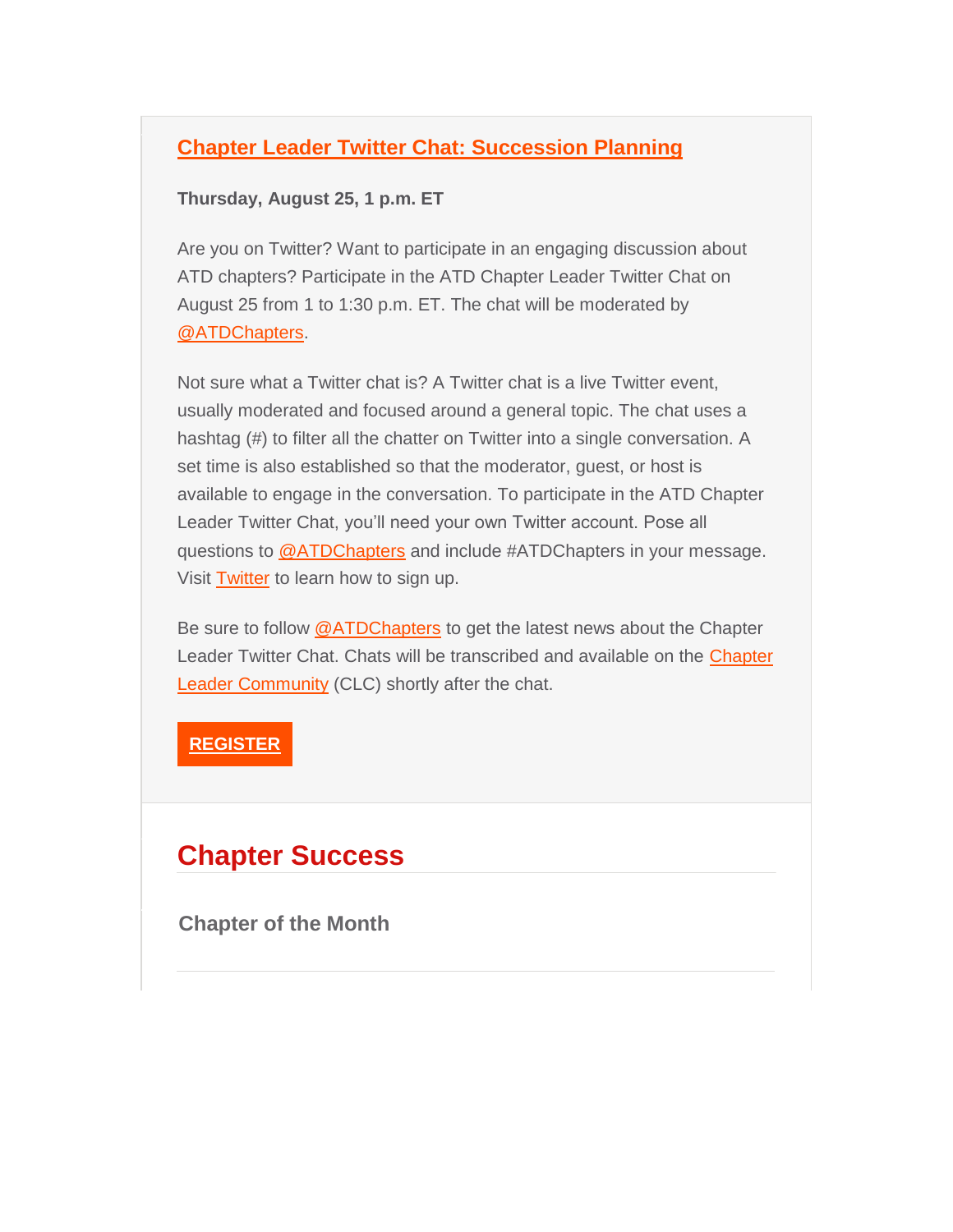

### **Rocky Mountain Chapter**

Congratulations to the Rocky Mountain Chapter! The chapter found it challenging to fill the role of vice president of finance/treasurer among its membership. As a result, the chapter contacted the local association of CPAs to find a finance professional who had experience supporting adult learning organizations. The chapter found that having a board member with deep financial knowledge and experience has enabled it to create better financial reporting, allowing the chapter to maintain and build upon its stable financial foundation.

### <span id="page-9-0"></span>**Sharing Our Success**



### **Los Angeles: Succession Planning Program**

The chapter developed a process to fill the role of manager for different committees working under a chapter officer with executive voting powers. All chapter volunteers were interviewed by a minimum of two chapter officers, including the president. Interviews were conducted by phone to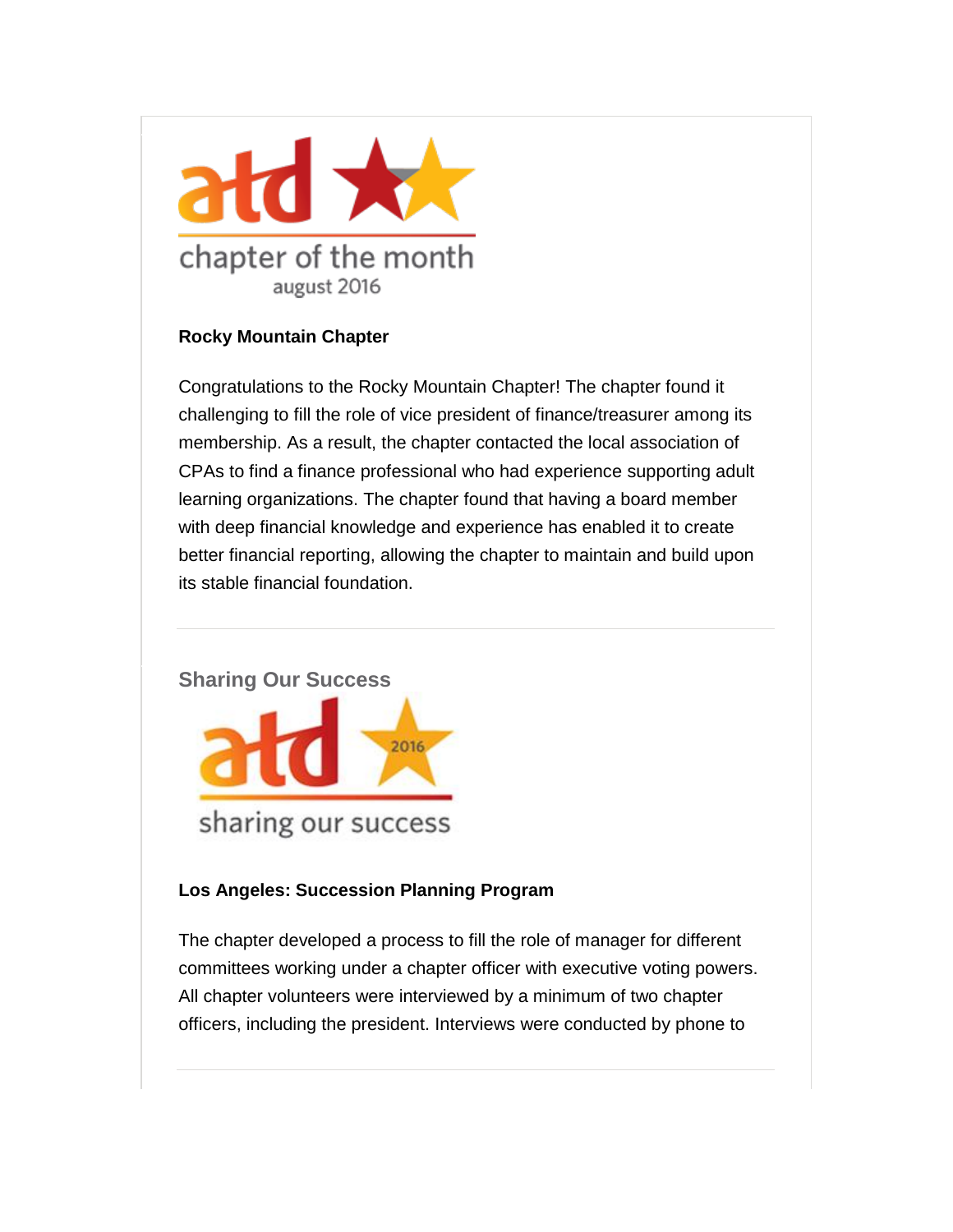assess skills and motivational fit. Selected candidates were then invited to the in-person board meeting to meet the rest of the board. For succession planning purposes, a manager can be promoted to director and a director to a vice president as the volunteer serves more terms on the board. This incentive educates and trains newer volunteers in a progressive manner, and recognizes those who continue their service on the board. The program has resulted in a targeted selection of volunteers who are ready to take on the responsibilities of their roles and are better prepared to be successors.

### **Sacramento: Big Give CA Programming Idea**

The chapter designed the Big Give event to allow members to network and share tips, tools, and advice as a group. Members were prepared to contribute a 60-second tip or piece of advice to share with the group. The program directors enforced the 60-second limit and dressed as referees with whistles to add to the fun. As a result, the chapter gained 12 new members in the weeks following the event. Eighty-seven percent of attendees surveyed were "very satisfied" with the event. Additionally, the Golden Gate Chapter replicated the event, further promoting collaboration between the two Northern California chapters.

#### **South Florida: Conference Sponsorships**

To offer its members and the South Florida community a robust, full-day conference, the chapter found sponsorship revenue essential. The chapter formed an ad hoc committee to plan and coordinate the conference with a goal to break even. The committee used a prospect list that the chapter has maintained for several years and divided the list to reach out to as many vendors and learning organizations as possible. With a goal of \$6,000 in sponsorship revenue, the chapter exceeded this goal by obtaining 12 sponsors for \$11,000, not including sponsors who donated AV equipment, promotional giveaways, and raffle prizes. Because the chapter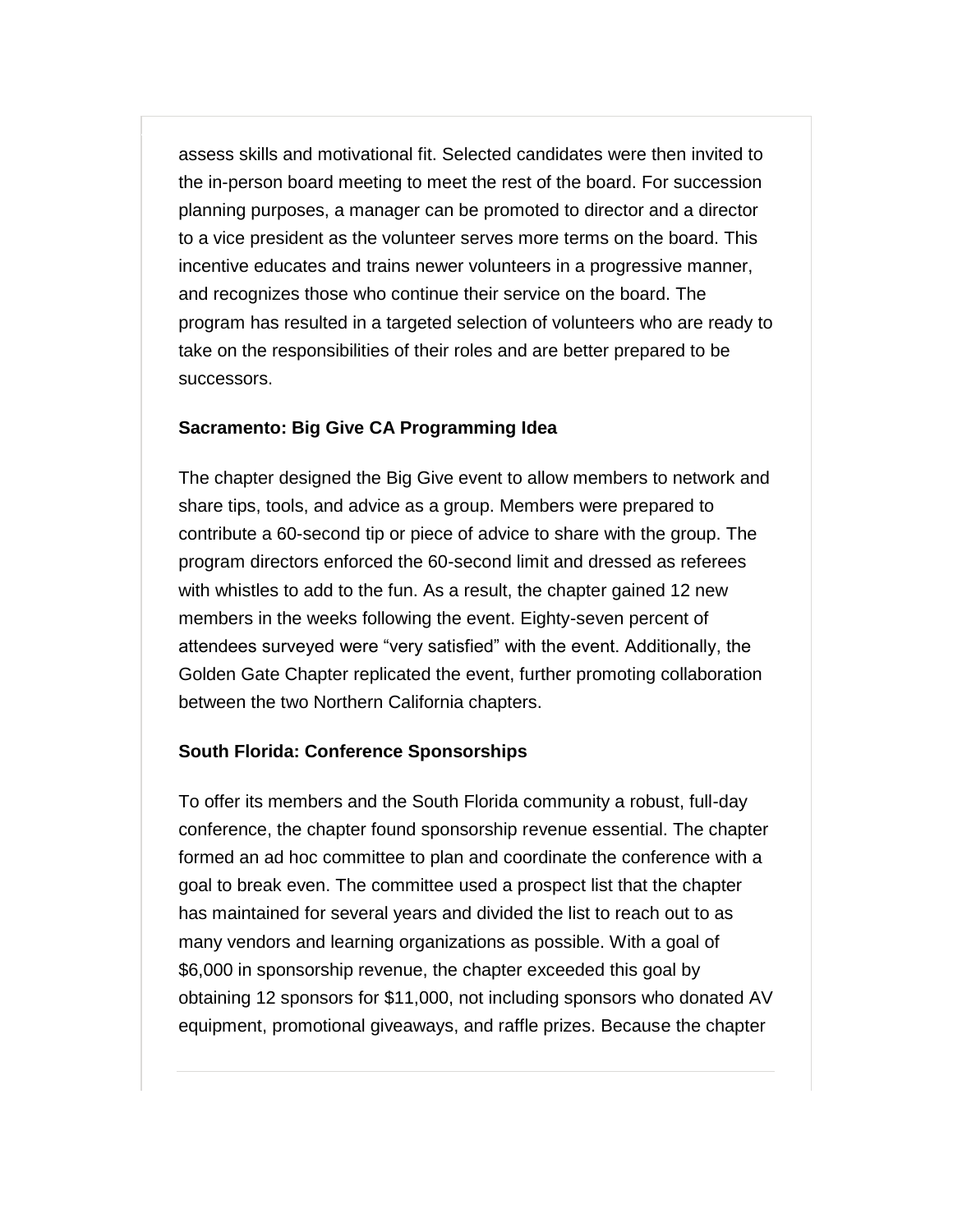surpassed its goal, it was able to spend more than budgeted to provide additional giveaways and speaker gifts while still making a profit of \$5,000.

#### **South Florida: Membership Strategy**

The chapter aimed to increase membership by 20 percent, equating to a total of 250 active members. The chapter designed a high-touch outreach strategy to connect with new, renewing, and lapsed members. The strategy involved a combination of emails and phone calls that ensured a board member connected with the member. As a result, the number of chapter members from July 2015 to June 2016 increased from 211 to 255. The personal contact created new connections and goodwill that encouraged engagement with the chapter and increased program attendance. The campaign also promoted Power Membership—joint chapter and ATD membership—which increased to 40 percent during this time.

#### **South Florida: Strategic Community Partnership**

The chapter established and cultivated a relationship with Barry University, a local, private university that has strong master's and PhD programs in organizational learning and leadership. The chapter helps connect students with many opportunities and expose them to the field, a network of experts and mentors, and practical knowledge. The partnership with the university has grown over the years, and the university now hosts chapter events, acts as a financial sponsor, supports community outreach panels, manages a mentorship program, and funnels its students to the chapter as volunteers and potential members of the chapter's board of directors.

### **Don't Miss the Midsummer Book Sale!**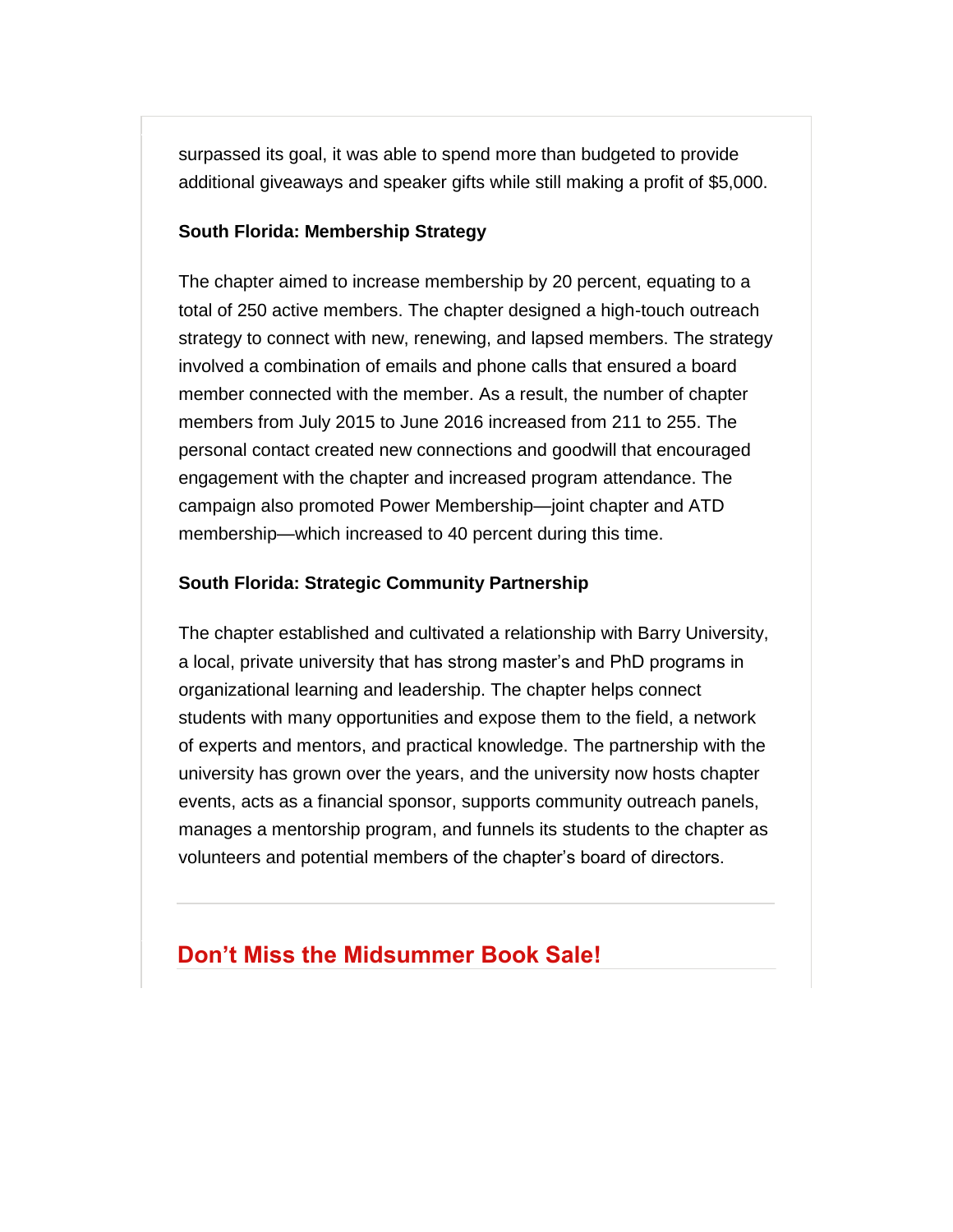

Now through August 15: Get 20% off books and *TD at Work* issues when you use the discount code MIDSUMMER16 during checkout. Plus, select books are just \$10, while supplies last!\*

\*Exclusions apply. Visit [www.td.org/midsummer2016](http://comm.td.org/t/l?ssid=21122&subscriber_id=bvnhonqparaxemcwpufzfshxtthwbel&delivery_id=apnppyppkkjdjpyonhpjxtfsxyjhbig&td=raG4hXajte9j9ERms9w0vQ9IhsA4BK1WmRx4eoMtN4s_HHlLDGhj1HGqh2-jUaDbYe4ExuRgV4r-Q1QzP9fvW0nfhdeeg8l375xN6se6wRR_vsPhOEifX5wl6RyuUwHQtAy9aJ8Ajo6n65wLKxldanS2VKc7nMghFqDYUSaDSOPsgyqjbPgx51X8zY4aL4b89sOZv8W-O81xWX7RTZhLa04yyF4LMiIUChZVZiWZJ_7PSLJfEIpX3Kp8-5yMPHEJfHDEa8Vu4ycJc) for details.

**[Shop Sale](http://comm.td.org/t/l?ssid=21122&subscriber_id=bvnhonqparaxemcwpufzfshxtthwbel&delivery_id=apnppyppkkjdjpyonhpjxtfsxyjhbig&td=n2xD70vCfQoY9S5UlrGlmg5BYCFvEIa3XenHtn7v9dBa0bAJ_1U7wqHuc5pOWdDuoPvgFnuyiIL_gjM_ZCo2TT-hcJfjATKRXEuifo3QA5_6MjIBykRfteK1Nl213nIJPEKinz7hSEPMW1jbLhzfd8je-xZa7mlHI6JT7iuWnlQLcXh7mDKtzCepgbuvHDuHm9nVxq_jG0kOr5KDfzX8zxaLccKnocsOdXY06KR6N5LlePulGMoWnBEQ)** 

### <span id="page-12-0"></span>**Important Dates**

*The [2016 key dates calendar](http://comm.td.org/t/l?ssid=21122&subscriber_id=bvnhonqparaxemcwpufzfshxtthwbel&delivery_id=apnppyppkkjdjpyonhpjxtfsxyjhbig&td=ewoEiH29Vuzvk-6kBvzanwiQBJhWYwVV8quepNBbRASOcrxMQc4ZYy_yKNcZUpm055YpWmoNXsuu4QWk1LtS23A_UN07Rgc1Yg4gy-asUlKLIaLa5c-jBLtwHV0mRQ0xjvbMMHOOVTPPVk83UsDGHZmVnkCHDDMxiICcjN4RyQFAWAwqs400b7NK1ZEBaP1m68RRY-apszUMzuqqlwoUYaKwlV8rTEURelY83JMMW9u7r_mFOflubxk5eMBKxeB67sGlRzVXuER08) is posted on the Chapter Leader Community (CLC) homepage at [www.td.org/CLC.](http://comm.td.org/t/l?ssid=21122&subscriber_id=bvnhonqparaxemcwpufzfshxtthwbel&delivery_id=apnppyppkkjdjpyonhpjxtfsxyjhbig&td=06C5QOZ8QJpXaf561TwHCg7TodUl1ArsuPp7nd55VlqR8pNikIvIb3n2dkWze5wrWLOSeLk8SWzigq5r2Z68gv16OdAVMC6WNqRTAsIWhbHAz5ksI2I15eDH3DVetnI_i-tJqYwN1c3_-vPPoas43VDFyqm_F6uVMjDC12Fywxt0Oc_HjaafKXNAQ2Or_eiGuSO6EE7Rf7fK8Mf5kaeUq8nQ2CC8v4onIwlvhZRqok1Duj0-4HXdlGYw) This is a great planning tool so be sure to note deadlines and important events.*

- **August 25:** [Memorable Meetings: Planning for Successful](http://comm.td.org/t/l?ssid=21122&subscriber_id=bvnhonqparaxemcwpufzfshxtthwbel&delivery_id=apnppyppkkjdjpyonhpjxtfsxyjhbig&td=JH9dI_DDTt1lyEd3xiwrbgKtEDXleKcH36BeDpc0TspXv8oIExPy2xDDv-bLE81bXAypIWXbIdF3VrYCieP2WZzXwxFF5dxRpGKhYNXzSz4sPDIQ3L6hqYHdbwg2Stxx7yZa03B6hONTyPNuROrDNdR4HN1d2YP4QXfOa7fk0xEAKiuj19gVpcrPgICjJsuCcvFNKLCzzkwrrHBlGNqkQt5ZndZp38P9-v7tHCr8ATix680zv5yPD8CfGgR4tPErY2btExmp-sbsV7qOEShe-Hn659uP1E8kBBudhdawzbWIeEmY6ZPITFcA)  **[Encounters](http://comm.td.org/t/l?ssid=21122&subscriber_id=bvnhonqparaxemcwpufzfshxtthwbel&delivery_id=apnppyppkkjdjpyonhpjxtfsxyjhbig&td=JH9dI_DDTt1lyEd3xiwrbgKtEDXleKcH36BeDpc0TspXv8oIExPy2xDDv-bLE81bXAypIWXbIdF3VrYCieP2WZzXwxFF5dxRpGKhYNXzSz4sPDIQ3L6hqYHdbwg2Stxx7yZa03B6hONTyPNuROrDNdR4HN1d2YP4QXfOa7fk0xEAKiuj19gVpcrPgICjJsuCcvFNKLCzzkwrrHBlGNqkQt5ZndZp38P9-v7tHCr8ATix680zv5yPD8CfGgR4tPErY2btExmp-sbsV7qOEShe-Hn659uP1E8kBBudhdawzbWIeEmY6ZPITFcA)**
- **August 25:** [Chapter Leader Twitter Chat](http://comm.td.org/t/l?ssid=21122&subscriber_id=bvnhonqparaxemcwpufzfshxtthwbel&delivery_id=apnppyppkkjdjpyonhpjxtfsxyjhbig&td=ITMyY_RiQ_K5NNivCT4cbA6m30qmQrZ5YLJJqCeDUnXrLqNCyAXh8imgo_gK90k4wLgc5-rwBCkWD3LBWQm1SEv3jgyzSmTG6VwaWHAdlZzRaa7Q4OeAwv1mHHOMwcXEQm9LSVSxyysoo9yqXEbOMIPJSaFva4hoQEs9TlOQx3rlmTwefjBwmGbSaEbuZgRLcwmuBNS8beVO4s2n0ynDLDHc9WavH36c9yHp2teoFgpwkmiBXtw1HFMncBNJJe6nOuUh75pe5c7MY)
- **September 19-23:** [ATD Career Week](http://comm.td.org/t/l?ssid=21122&subscriber_id=bvnhonqparaxemcwpufzfshxtthwbel&delivery_id=apnppyppkkjdjpyonhpjxtfsxyjhbig&td=g26v1M_Am89wwHklVWzJSAcn-reofv-6C6vvWN0sEXICR7XYhxvc4TS1szD7fQ2WmiLTMchopVEfgVVVo6SryX3xZlZEkDYRrcddof80XStGj_Fpw3_CLYJnSOyipt71EvesglC1wT6TtIvZ5lH-IW8BhWTN_g2P5HFOiQPyRhH1zsawvflfxyW5fn3nJ3tpbDrPjxKO3-615wHFrwee70pcLQeJi02R1AJaqfhvouJHRd4QdfUb5cAg)
- **September 23:** [Excellence in Practice Awards Application Deadline](http://comm.td.org/t/l?ssid=21122&subscriber_id=bvnhonqparaxemcwpufzfshxtthwbel&delivery_id=apnppyppkkjdjpyonhpjxtfsxyjhbig&td=C1i0dLAF0Yi-NifpyxsGPAAjQfnx7GUZMlUHAq9Wk5za-SgZNiiN1UY8-arUu9hXPg_XloSgqEv3WGoJFqrclGV61oHM04keeYw6fqMXt5f6a8r1Ml8stQ2A4ctOzJ4c4w4wbfwPmp1al29M-5rWzXeOydBy8eVJYz66Fh1TBaUVmmMLQX_j8evqIQznz9qusJznu1qg1qSo3pLgoeaMBcoY_wsF2tPWHn-1iBoc0Kot7jQHqk-36yxY5dWzz9ZMQOKdQXywaTo3Jdylfi73zhsUQWT6f8-Xhh)
- **October 6:** Preconference Workshop; [ATD Chapter Leaders](http://comm.td.org/t/l?ssid=21122&subscriber_id=bvnhonqparaxemcwpufzfshxtthwbel&delivery_id=apnppyppkkjdjpyonhpjxtfsxyjhbig&td=aYpPxhOWkeXp93KfRDlHngCpnVoAj8WPzA-bMBu1qxTWFHtkmynFFOp1w8k4mFIE_bsP2Ui42yq9Q_IALJwDIawVeq2ishoFV_6x7X7wELhQ-eT_t9zgRXll-9A7Qidcu84flpD3Z5-22F-NsgS2Sh2BUBPEMq-_KwISfsrtABHip8tPzf_RTp5MYwFhcETdWiK9QySjg_SM_I2fQZsOAuBDAg5Z-RDIzbsSN1ulGgw2jlzfP6EJ-XjZFZtF1zRuvEgnK-C8qIhSw)  [Conference \(ALC\),](http://comm.td.org/t/l?ssid=21122&subscriber_id=bvnhonqparaxemcwpufzfshxtthwbel&delivery_id=apnppyppkkjdjpyonhpjxtfsxyjhbig&td=aYpPxhOWkeXp93KfRDlHngCpnVoAj8WPzA-bMBu1qxTWFHtkmynFFOp1w8k4mFIE_bsP2Ui42yq9Q_IALJwDIawVeq2ishoFV_6x7X7wELhQ-eT_t9zgRXll-9A7Qidcu84flpD3Z5-22F-NsgS2Sh2BUBPEMq-_KwISfsrtABHip8tPzf_RTp5MYwFhcETdWiK9QySjg_SM_I2fQZsOAuBDAg5Z-RDIzbsSN1ulGgw2jlzfP6EJ-XjZFZtF1zRuvEgnK-C8qIhSw) *Arlington, VA*
- **October 7-8:** [ATD Chapter Leaders Conference \(ALC\),](http://comm.td.org/t/l?ssid=21122&subscriber_id=bvnhonqparaxemcwpufzfshxtthwbel&delivery_id=apnppyppkkjdjpyonhpjxtfsxyjhbig&td=SDm5O-rVXqAQHBmfTVP0dgjEe88q_HME0H373pB7Qejj5ynD97uCeu0GkLKWxy2-WRQse0ePiu1BNbmd8M4Z7xy7fAcNMpVh_cE4uKPsb0F8WJyEYj1osE7e2c--m5ENO7WTZy03yJpGwszIVK313NXquCYCbX-0YMriUp-CNaybCj1XJaQ0L01njmnPsZ5Nr_zc2wEn94GiQ0iRZgyklStIran3fmtwTutHGs2_86nVTRiQzS4ohm40yeBcS1v0fvoQtMG4xMgrI) *Arlington, VA*
- **October 23-24:** [ATD and Southeast Chapters Regional](http://comm.td.org/t/l?ssid=21122&subscriber_id=bvnhonqparaxemcwpufzfshxtthwbel&delivery_id=apnppyppkkjdjpyonhpjxtfsxyjhbig&td=HayNgK5CSK3t-31y3_-y-AlT_yAZ5umcpmQUcPY8J-w-Gl4R8Fc37zKpyNFZtkkWj71YLb1aTJ4RUX6G5kHfTDjsyXcQupEKem-F8Hovol9f8TBJkYGgpSodUS2WL2h84aieMR6FsGADndGMBJkEDOe6oXqON8AFs3wH2XSVaCfetDUR4jST5sXcGneZjoCiZAz7EZcmhMp39K8cv551A8UV9cHqfVH2M1EL01ONG0gpdi-i2IKftCfvj4cZoMvzXZ6ZIEj6-cKU__IsidG09nw3LzJVPBNqEj)  [Conference,](http://comm.td.org/t/l?ssid=21122&subscriber_id=bvnhonqparaxemcwpufzfshxtthwbel&delivery_id=apnppyppkkjdjpyonhpjxtfsxyjhbig&td=HayNgK5CSK3t-31y3_-y-AlT_yAZ5umcpmQUcPY8J-w-Gl4R8Fc37zKpyNFZtkkWj71YLb1aTJ4RUX6G5kHfTDjsyXcQupEKem-F8Hovol9f8TBJkYGgpSodUS2WL2h84aieMR6FsGADndGMBJkEDOe6oXqON8AFs3wH2XSVaCfetDUR4jST5sXcGneZjoCiZAz7EZcmhMp39K8cv551A8UV9cHqfVH2M1EL01ONG0gpdi-i2IKftCfvj4cZoMvzXZ6ZIEj6-cKU__IsidG09nw3LzJVPBNqEj) *Charlotte, NC*